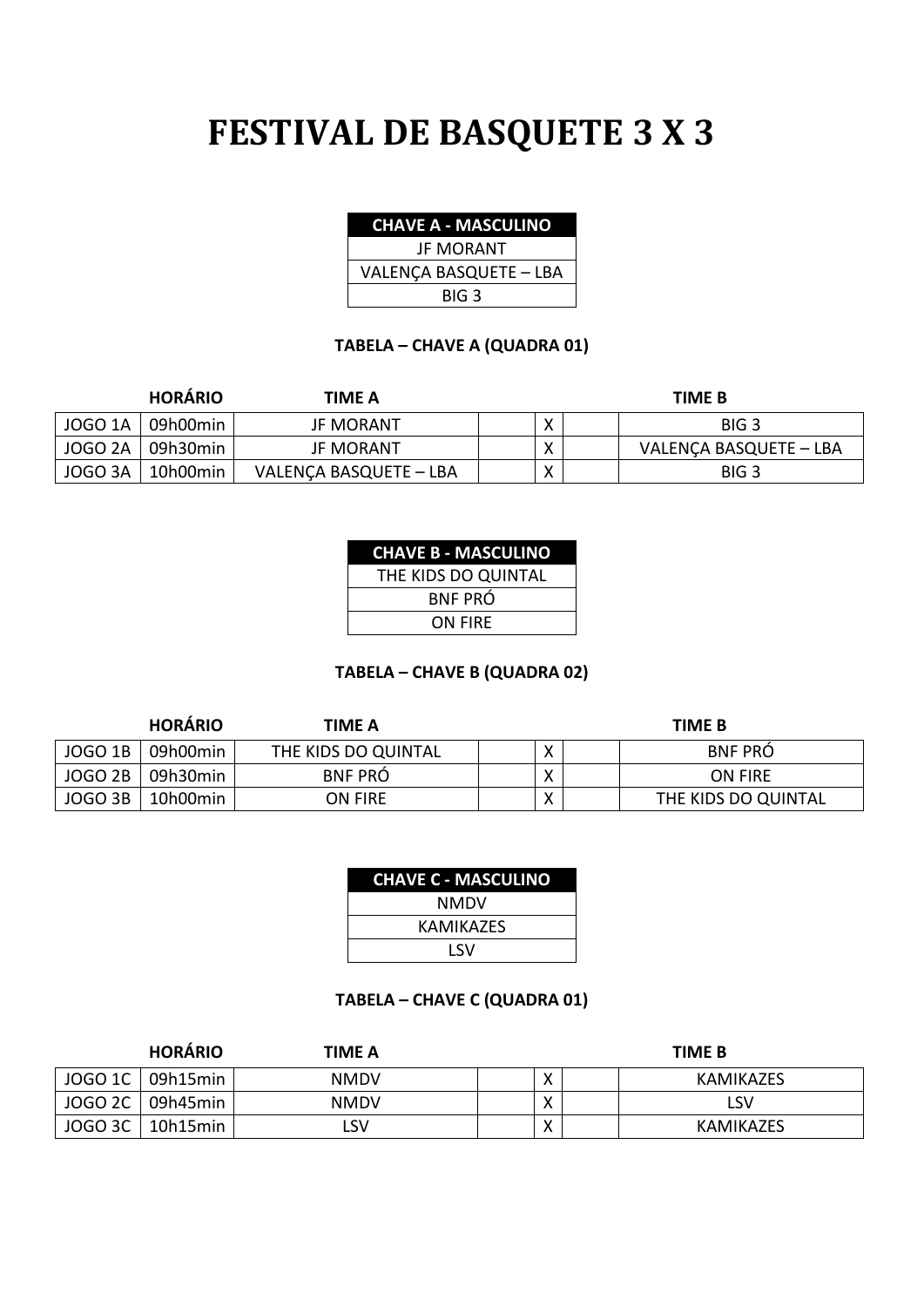#### **CHAVE D - MASCULINO**

COYLOBOS THE ANSWER PUMPKING BALLERS

#### **TABELA – CHAVE D (QUADRA 02)**

|                | <b>HORARIO</b> | TIME A           |                           | <b>TIME B</b>           |
|----------------|----------------|------------------|---------------------------|-------------------------|
| JOGO 1D        | 09h15min       | <b>COYLOBOS</b>  | v<br>$\lambda$            | THE ANSWER              |
| <b>JOGO 2D</b> | 09h45min       | PUMPKING BALLERS | $\checkmark$<br>$\lambda$ | <b>COYLOBOS</b>         |
| <b>JOGO 3D</b> | 10h15min       | THE ANSWER       | v<br>Λ                    | <b>PUMPKING BALLERS</b> |

| <b>CHAVE E - MASCULINO</b> |  |
|----------------------------|--|
| JABUTIS DE FORA            |  |
| DRFAM TFAM                 |  |
| <b>AIR BALL</b>            |  |

#### **TABELA – CHAVE E (QUADRA 01)**

|                | <b>HORÁRIO</b> | TIME A                 |                           | <b>TIME B</b>   |
|----------------|----------------|------------------------|---------------------------|-----------------|
| <b>JOGO 1E</b> | 10h30min       | <b>JABUTIS DE FORA</b> | $\checkmark$<br>∧         | DREAM TEAM      |
| JOGO 2E        | 11h45min       | AIR BALL               | $\checkmark$              | JABUTIS DE FORA |
| JOGO 3E        | 12h00min       | DREAM TEAM             | $\mathbf{v}$<br>$\lambda$ | <b>AIR BALL</b> |

| <b>CHAVE F - MASCULINO</b> |
|----------------------------|
| THF ROOST                  |
| MEDICINA UFJF              |
| RAIOS NEGROS               |
| MONSTFR TFAM               |

#### **TABELA – CHAVE F (QUADRA 02)**

|         | <b>HORÁRIO</b> | TIME A        |                   | <b>TIME B</b>       |
|---------|----------------|---------------|-------------------|---------------------|
| JOGO 1F | 10h30min       | THE ROOST     | $\checkmark$      | MEDICINA UFJF       |
| JOGO 2F | 10h45min       | RAIOS NEGROS  | $\checkmark$      | MONSTER TEAM        |
| JOGO 3F | 11h30min       | THE ROOST     | $\checkmark$<br>∧ | <b>MONSTER TEAM</b> |
| JOGO 4F | 12h00min       | MEDICINA UFJF | $\checkmark$<br>∧ | RAIOS NEGROS        |